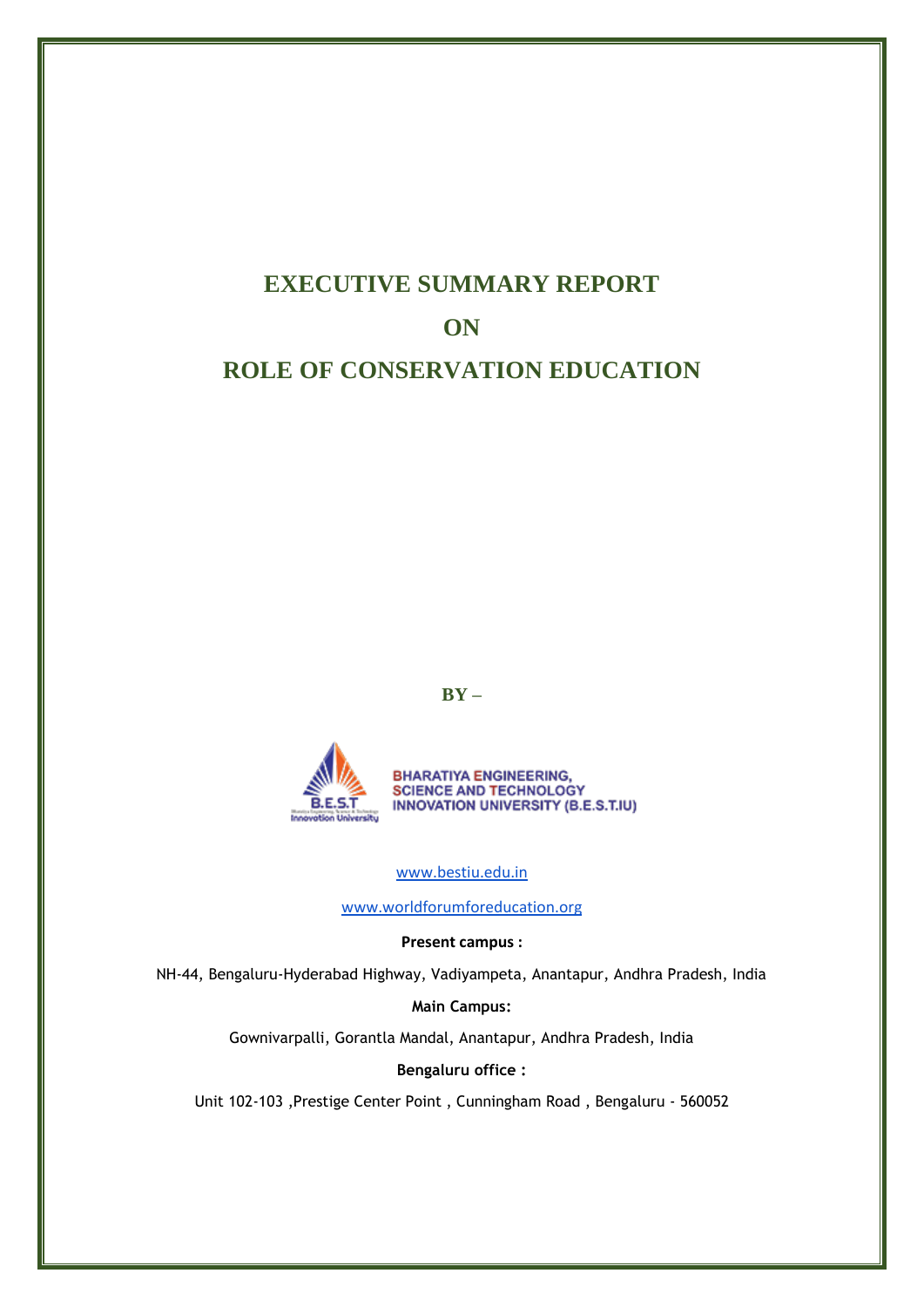# **CONTENTS**

- 1. Executive Summary
- 2. About Conservational Education and Outcomes
- 3. Theme one Earth
- 4. Theme Two Indigenous Knowledge Systems
- 5. Theme Three Culinary
- 6. Organisers and Partners
- 7. Conclusions and Recommendations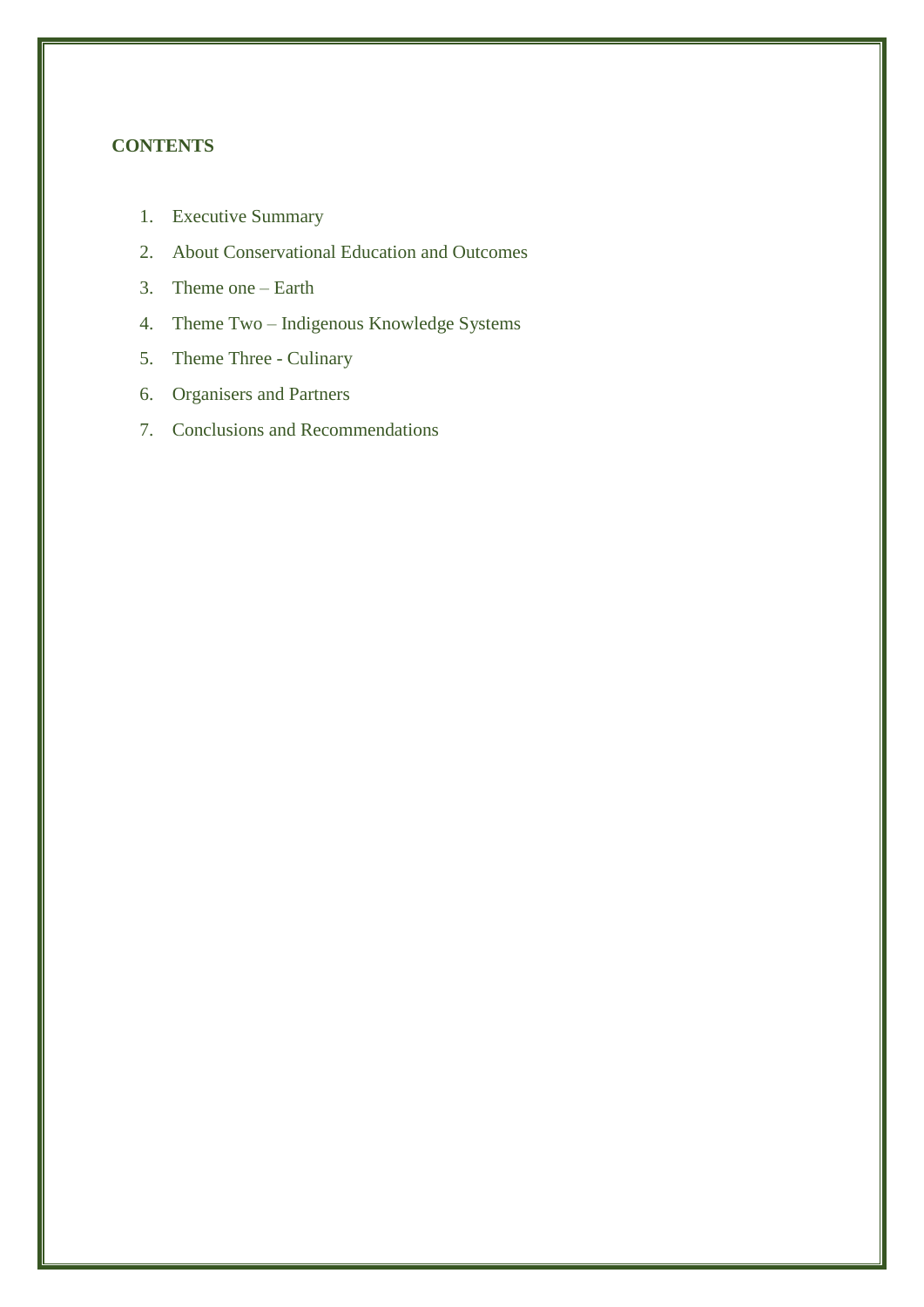## **Executive Summary**

1. Conservation education (CE) at BESTIU

BESTIU is aware that all individuals, Institutions, NGOs (Non-Government Organisations) and Government have to work hand in hand in order to conserve, preserve and protect the Mother Earth and its Environment before it is too late. During ongoing COVID- 19 Pandemic it has initiated a series of five Webinars on weekly basis Conservation education (CE) covering three themes.

- 2. The Bharatiya Engineering Science and Technology Innovation University BEST IU and World Forum for Education have initiated a series on webinars and workshops under CE.
- 3. The various themes under Conservational Education broadly are
	- a. **Indigenous Knowledge systems** Fabric and handloom, art, music, agriculture, Well-being, dance forms and archaeology.
	- b. **Earth** Environment, Climate change, Energy, Soil, Water.
	- c. **Culinary**  Food cultures, Understanding heritage cuisines, ancestral vessels and their significance
- 4. Professional experts will participate as speakers and share their insights and views. All the webinar proceedings will be documented and translate into a roadmap which will be shared as a guide to policymakers, institutions, and partners.
- 5. These Webinars will witness participants from all continents across the Globe.
- 6. Vision of BESTIU- We at Bharatiya Engineering Science and Technology Innovation University– (B.E.S.T IU), Andhra Pradesh have a vision to create a World Class Social Impact conglomerate where learning is accessible and affordable, innovators are groomed and their ideas are incubated.
- 7. WFE World Forum for Education is the vision initiative of BESTIU where we believe that Education is much more than the transmission of knowledge and skills in a formal structure. It covers knowledge at all levels, coming from any innovator, creator and resource person which must receive a platform for showcase and credit and World Forum for Education is a vision initiative of BESTIU to integrate organizations and individual knowledge givers who have made significant contributions for an impactful advancement of knowledge in society and nations at large.
- 8. WFE aims to showcase knowledge that drives creative, independent, scientific and economical works which inspire positive changes in the learners and benefits society.
- 9. We believe Conservational Education as an important aspect to core learning systems through Transdisciplinary integrated learning approach. When students apply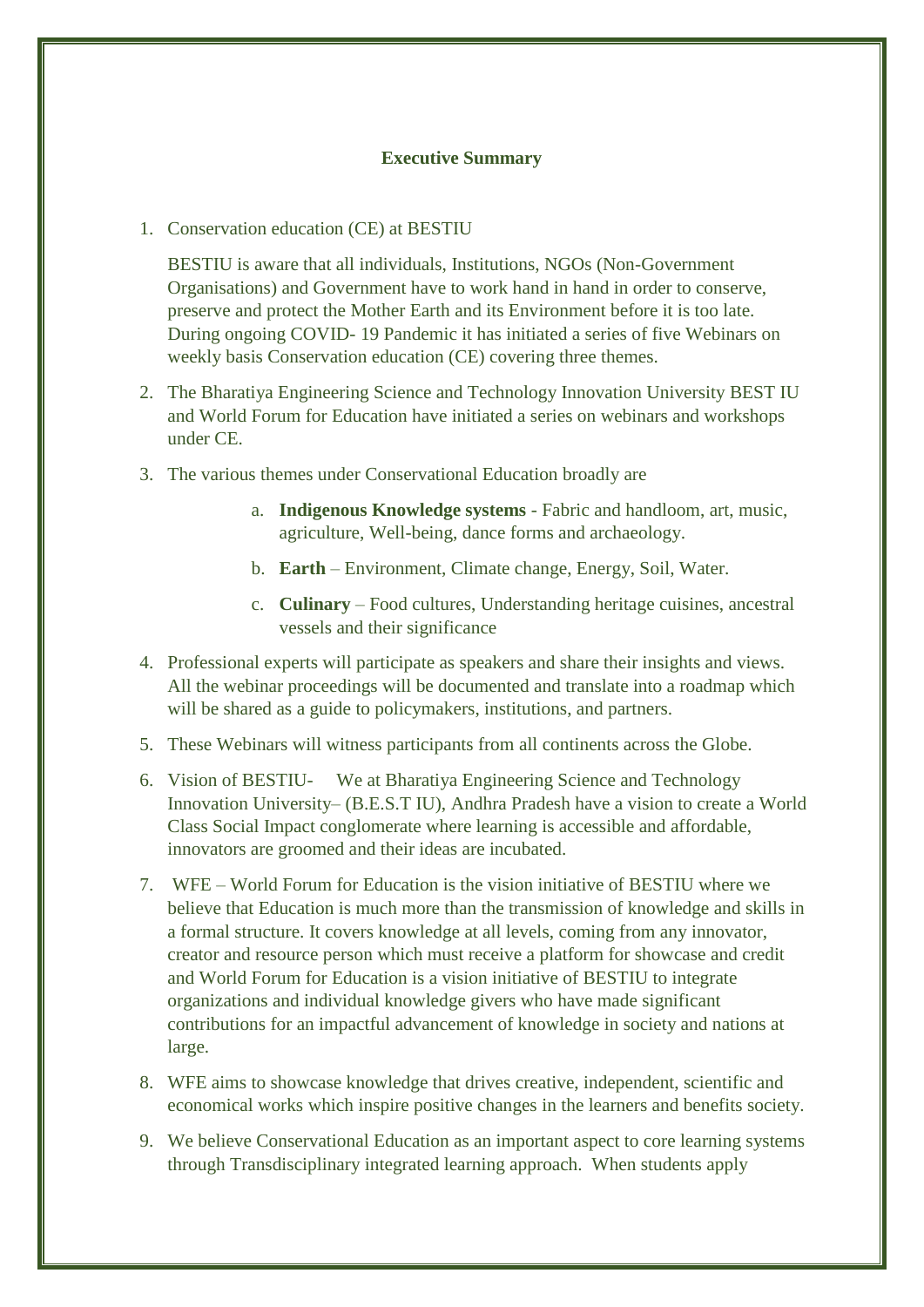acquired knowledge, skills and values, they can actively take a leadership role for a range of real life local conservation issues. These educational outcomes lead to tangible, on the ground conservation outcomes.

## **About Conservational Education and Outcomes**

#### Conservation education (CE) at BESTIU

BESTIU is aware that all individuals, Institutions, NGOs (Non-Government Organisations) and Government have to work hand in hand in order to conserve, preserve and protect the Mother Earth and its Environment before it is too late. During ongoing COVID- 19 Pandemic it has initiated a series of five Webinars on weekly basis Conservation education (CE) covering three themes.

#### What is Conservation education (CE)?

CE is the process of influencing attitudes, emotions, knowledge, and behaviour of people about environment, culture and heritage. It is done through variety of techniques and methods to bring people closer to the natural world.

It helps people understand and appreciate value of our natural resources , heritage and culture and feel need to conserve these for future generations. It makes us wisely use resources for sustainable development. Through this the critical thinking skills are developed to understand the complexities of ecological problems. Conservation Education encourages for making informed decisions.

Conservation education provides authentic opportunities for learning and gives youth, participants an opportunity to connect with their local community in a meaningful way.

Teaching conservation education is not an added extra task or more work. It is about providing students and other stakeholders with a real-life context on which to base their learning, and an opportunity to apply their learning to authentic local community opportunities.

The University sees conservation education as a component of the larger umbrella environmental education (EE),Heritage and Culture Conservation or education for sustainability (EFS).

Education has to be ABOUT, IN and FOR the environment , heritage and culture - developing knowledge and skillsets.

#### Best practice and Outcomes

Best practice in conservation education results in a range of outcomes. Through students and people applying acquired knowledge, skills and values, they can actively take a leadership role for a range of real life local conservation issues. These educational outcomes can certainly lead to tangible, on the ground conservation outcomes.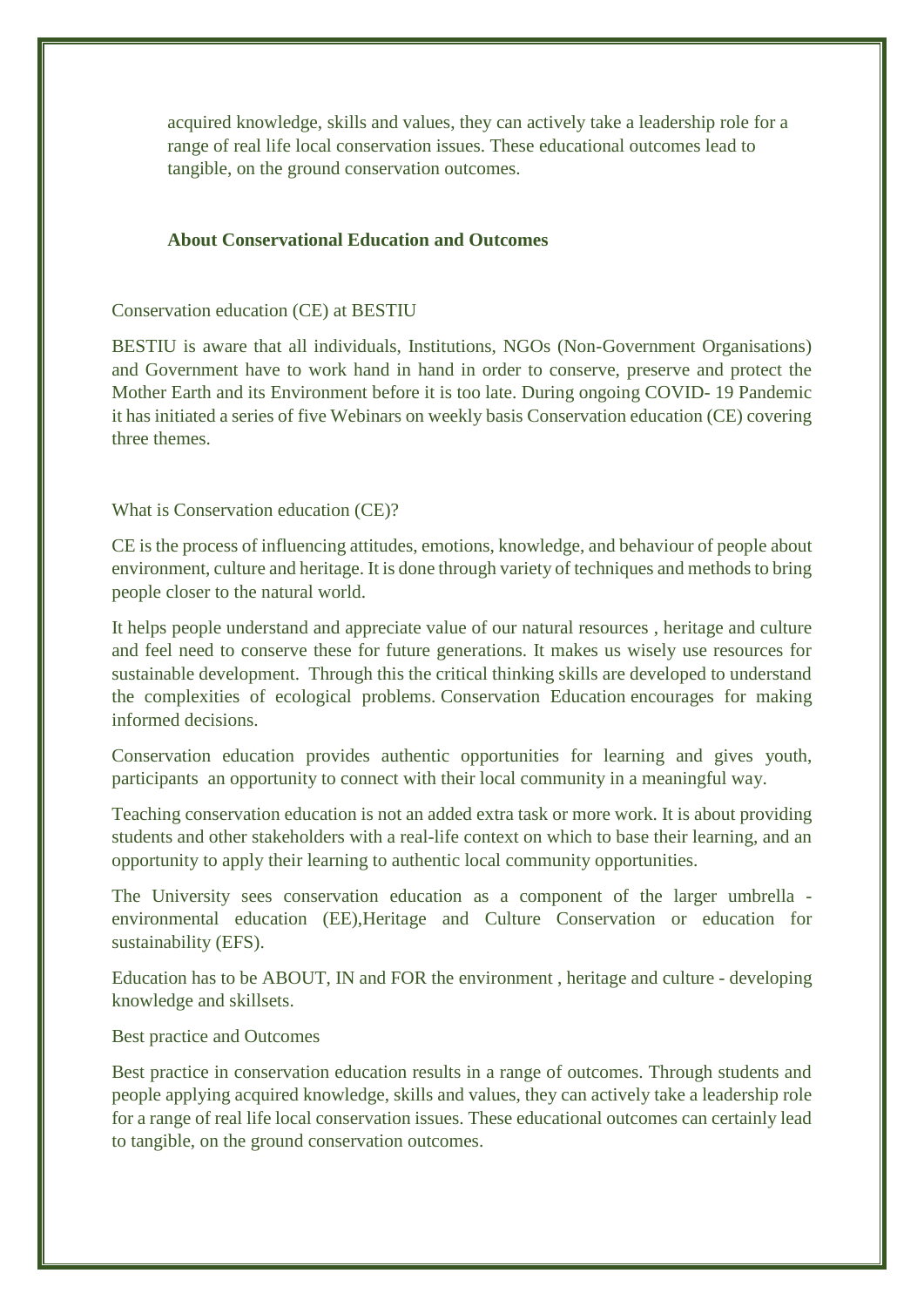The University also plans to organise a variety of workshops, training programmes with their partners to enable Stakeholders from different regions to share knowledge of their culture, traditional knowledge systems and create a sense of appreciation for the diversity and richness of our natural and cultural heritage. These cross cultural programmes will provide an opportunity to interact **on each others** experiences and are invitations to explore and grow. They offer a journey of personal discovery into the richness and challenges of other **cultures** and communities.

## **Lead Research teams-**

## **Theme 1 Earth-**

Dr D L Maheshwar – Horticulturist ( BESTIU Vice Chancellor ) Dr Mallikarjun – Agronomist ( BESITU Associate Dean ) Dr Rangaswamy – Plant Pathology ( BESITU Associate Professor ) Dr Ravi Kumar – Animal Husbandry ( BESITU Associate Professor )

## **Theme 2 Indigenous Knowledge Systems-**

Suhail Bhat – Forestry ( BESTIU , Associate Professor ) Conservation of biodiversity Ms Sandeepika – Agri Engineering ( BESTIU , Associate Professor ) Mr Venkatesh – Seed Science ( BESTIU , Associate Professor ) Mr Tharun Kumar – Agronomy ( BESTIU , Associate Professor ) Agricultural Innovations MS Soumya chitnis – Agronomy ( BESTIU , Associate Professor ) Dance and Music Dr Rangaswamy – Plant Pathology ( BESTIU , Associate Professor ) Agricultural Innovations

#### **Theme 3 – Culinary -Food Cultures**

Ms Manjushree – Farm Extention ( ( BESTIU , Associate Professor ) Ms Soujanya – Horticulture ( BESTIU , Associate Professor ) Mr Shazil Ahmed – Sr Director and CTO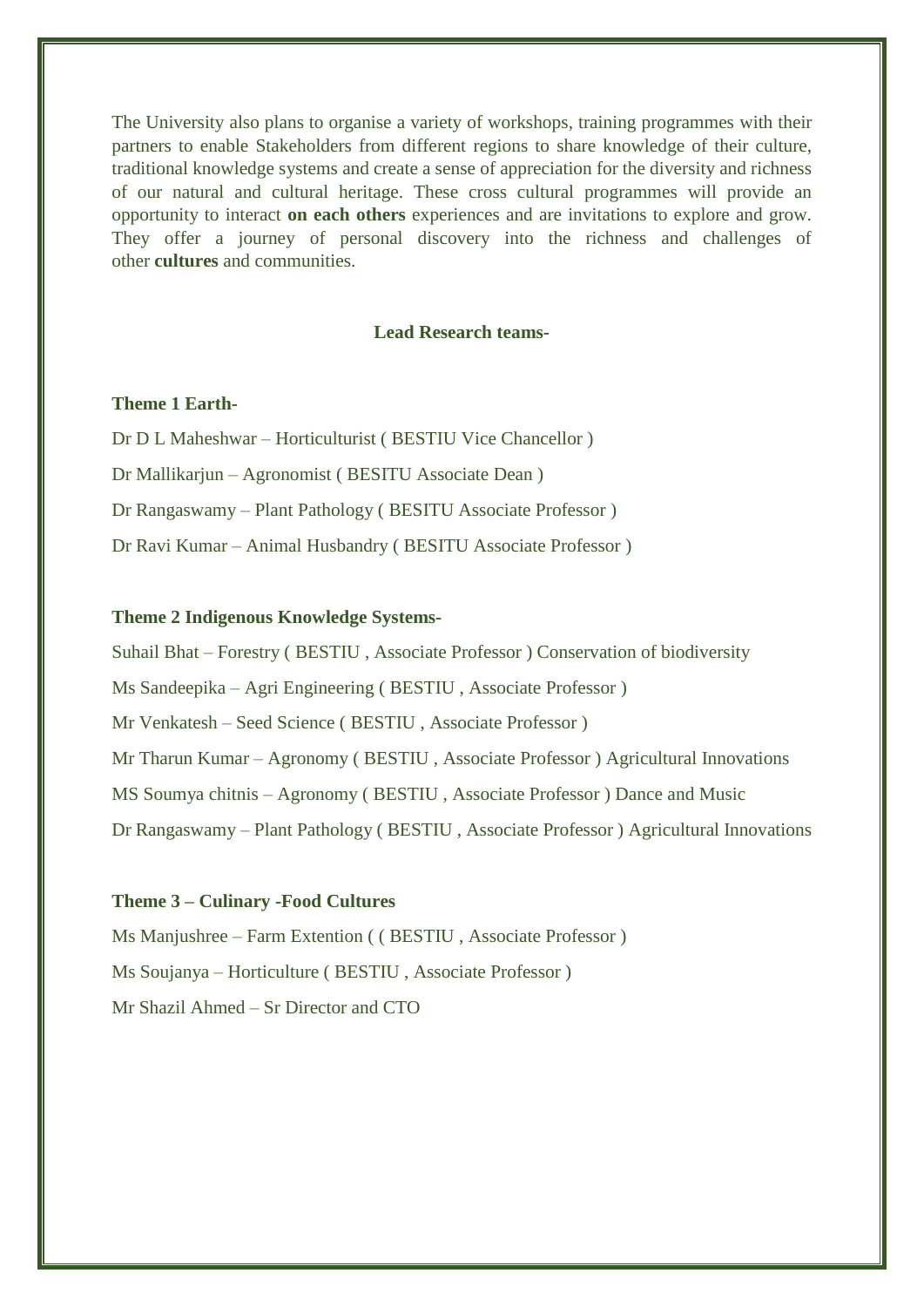# **Theme 1**

**Earth**

## **Introduction**

Since the start of the Industrial Revolution, the Earth has warmed by about 0.9 degrees Celsius, even if we try and immediately stop all emissions, we cannot stop global warming. The understanding of the following few major nature linked components essentially drive the ecosystem for sustenance. Academic approach towards conservation, value-addition and productive management with individuals and community stakeholders ensures sustainability.

## **Sub Topics**

**The environment** plays an important role in the healthy living of human beings, and it provides air, food, and other needs. Humanity's entire life support system depends on the well-being of all the environmental factors. Earth is the third largest of the terrestrial planets, only one natural satellite. 70% of the Earth's surface is covered in water and is a blue planet and is the only planet known to have life and treasure its many wonders, starting with the air we breathe. Global warming is the increase of earth's average surface temperature due to greenhouse gases and causing the planet to warm up. Climate change is recognized as one of the biggest crises of our time.

**Soil** is a vital part of our environment. Soils, as a part of ecosystems, are the biologically active part of the outermost layer of the earth's crust. Soil is an important carbon sink storing 10% of the world's carbon dioxide. Soils allow plants to grow, holds and cleans water, recycles nutrients, and provides a home for a multitude of organisms on earth. Similarly, plants are really important for the planet and all living things. Plants help to clean water too. 90 percent of the foods humans eat come from plants. Human survival depends on plants and forests. Besides providing habitats for animals and livelihoods for humans, forests also offer watershed protection, prevent soil erosion, and mitigate climate change.

**Water** is one of the most important substances on earth. All plants and animals must have water to survive. If there was no water there would be no life on earth. Water is the universal solvent that predominantly supports plant and animal lives.

**Climate change**, caused by human activity poses growing risks to people and the environment. Rising temperatures have made storms and droughts more severe. Fossil Fuels coal, petroleum, and **natural** gas are greatest culprits on global warming .The life below water addresses the world's oceans, covering more than 70 percent of the planet and focuses primarily on fisheries, a livelihood activity.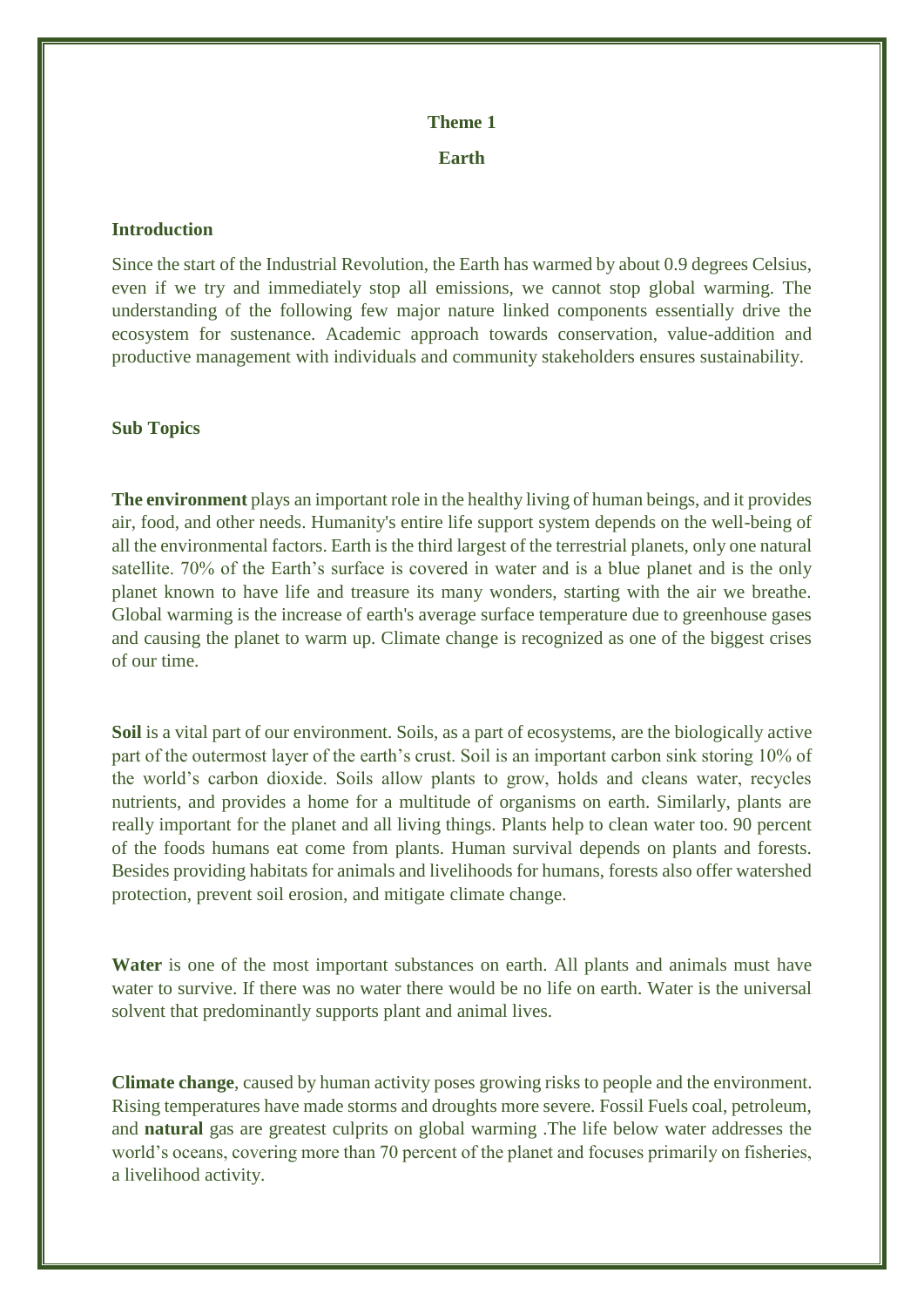Nature **-** Earth webinars are series of professional consultative interactions on world's most pressing problems linked to Environment, Soil, Energy, Water and Climate change. Subject experts, practitioners, researchers and environmentalists will provide insights and a rare opportunity for all individuals of the environmental studies, students, and academician. to upgrade their know-how of the latest technologies & strategies in conservation and control.

Specialized faculties of BESTIU along with institutional global partners of World Forum for Education will lead the professional webinars. The views and vision roadmap document will be generated as a guide to policy makers, institutions and partners.

Post the five part series, after the expert advice we shall launch the following for the benefit of all interested participants :-

Workshops – one day and two day with expert speakers and live demos (wherever applicable) on conservation of soil, water , energy .

Courses – Courses leading to Certification, Diploma will be launched for a fee from Bharatiya Engineering Science and Technology Innovation University and their partners.

\*\*\*\*\*\*\*\*\*\*\*\*\*\*\*\*\*\*\*\*\*\*\*\*\*\*\*\*\*\*\*\*\*\*\*\*\*\*\*\*\*\*\*\*\*\*\*\*\*\*\*\*\*\*\*\*\*\*\*\*\*\*\*\*\*\*\*\*\*\*\*\*\*\*\*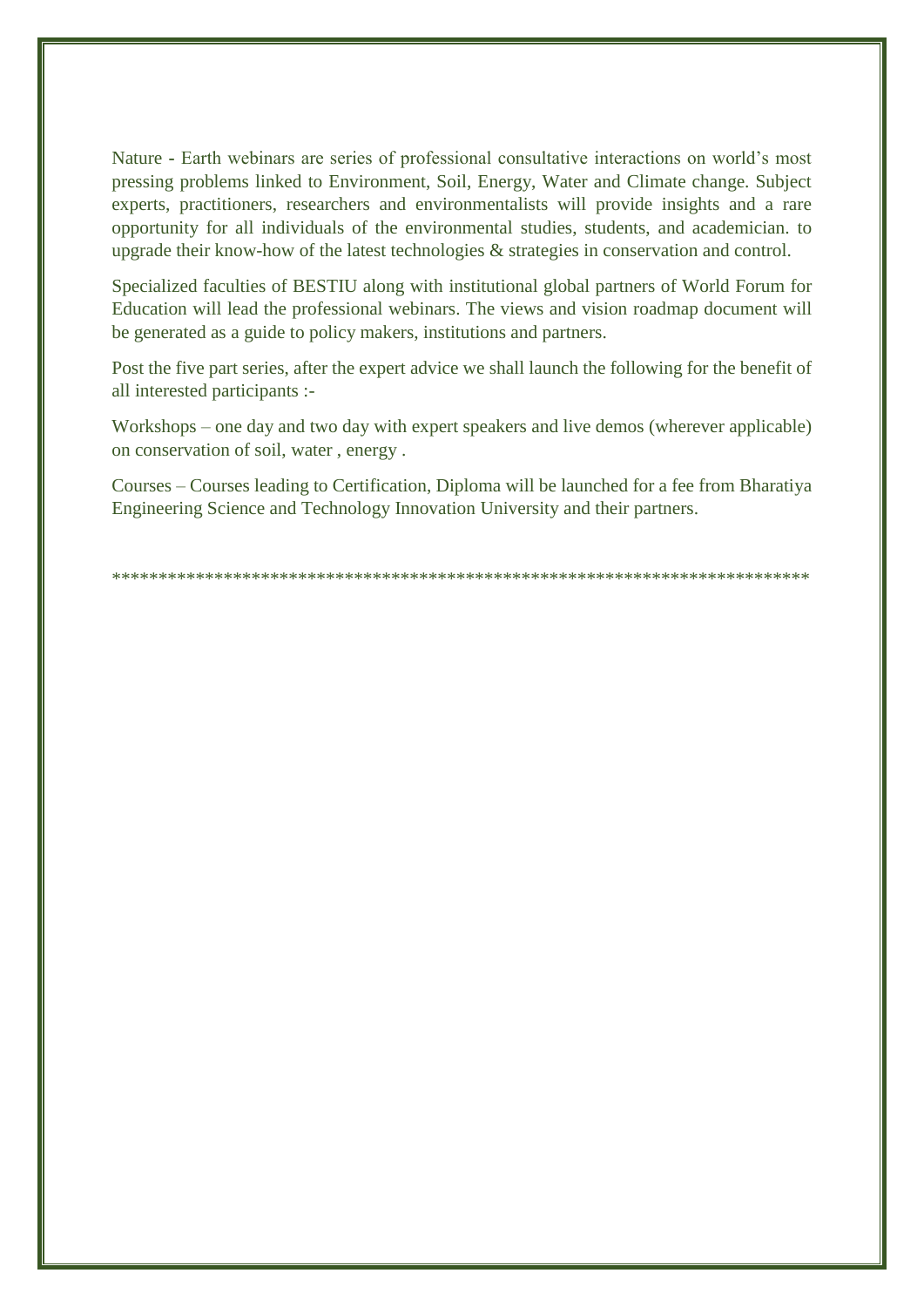#### **Theme Two – Indigenous Knowledge Systems**

## **Unity in Diversity**

Indigenous knowledge in every culture are basically in an unwritten format generally transmitted orally through generations, through memories and activities that express the values like in songs, dances, folklores, cultural norms/values, beliefs, stories, etc. and therefore faces serious threat and vulnerability of being lost over generations. The current generation youth perceive the knowledge as primitive and old, hence, reluctant in continuing the practices. Though, there has been a growing awareness about the value of the knowledge among the intellectuals, there hasn't been much interventions yet, therefore at BESTIU we plan to bring back these traditions, document them and to fight for its place in the world of advanced technologies. Our youth, individual stakeholders need to do much more than just watch the knowledge disappear. Our countries that are abode of thousands of such indigenous knowledge systems and half of them cannot be traced now need our efforts for conservation. Deliberate effort needs to be made to preserve and protect the knowledge which calls for an extensive research for the identification and documentation of knowledge before it disappears from the face of the earth.

#### **Indigenous People**

In India, 705 ethnic groups are recognized as Scheduled Tribes. In central India, the Scheduled Tribes are usually referred to as Adivasis, or tribals which literally means indigenous peoples.1 With an estimated population of 104 million, they comprise 8.6% of the total population. There are, however, many more ethnic groups that would qualify for Scheduled Tribe status but which are not officially recognised; as a result estimates of the total number of tribal groups are higher than the official figure. The largest concentrations of indigenous peoples are found in the seven states of north-east India, and the so-called "central tribal belt" stretching from Rajasthan to West Bengal. India has several laws and constitutional provisions, such as the Fifth Schedule for central India and the Sixth Schedule for certain areas of north-east India which recognise indigenous peoples' rights to land and self-governance. The laws aimed at protecting indigenous peoples have numerous shortcomings and their implementation is far from satisfactory. The Indian government voted in favour of the UN Declaration on the Rights of Indigenous Peoples (UNDRIP) with a condition that after independence all Indians are considered indigenous. However, it does not consider the concept of "indigenous peoples", and thus UNDRIP, applicable to India.

#### **Indigenous tradition**

Indigenous traditional has immense potential for innovation, especially at the grassroots level. India is a country populated by a number of indigenous communities, most of which have their own set of unique traditional base. These traditional base have played a significant role in the overall socio-economic development of the communities. A study on some of the aboriginal knowledge with special reference to the concept of Indigenous traditional base, prevalent among a number of indigenous communities was carried out and the significance of the same in innovation has been evaluated. The study was conducted within the framework of "sectoral system of innovation". A wide range of diverse sectors including agriculture, animal husbandry, fishing and textile were considered for the purpose of the study as all these sectors are imperative in Indian context. During the course of the study, it has been observed that there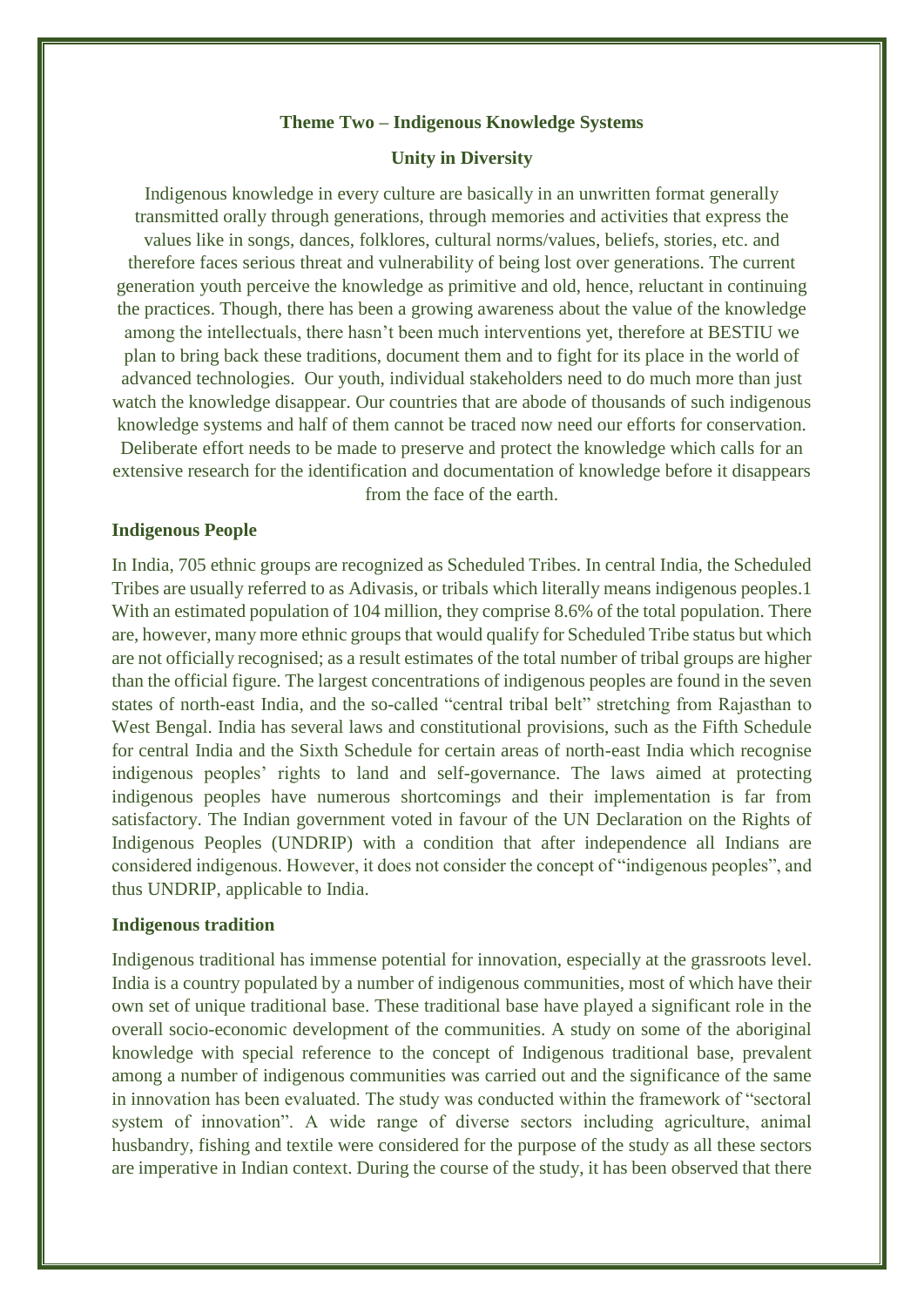is an instant need to document and preserve the Indigenous traditional base of different communities, many of which are at the brink of extinction. There is a lack of proper alliance between the practice of traditional and modern thinks. There are serious issues related to intellectual property rights. An appropriate association between the traditional and modern systems has immense potential to benefit the society.

## **Agriculture**

## **Indigenous Agriculture**

Sustainable food production system is the key to sustainable development especially for hill communities where agriculture is the mainstay of economy. History shows that human societies that can protect their livelihood-based natural resources are able to sustain themselves. So even today we find several indigenous communities obtaining sustained and adequate income/returns from their agriculture because of sustainability inbuilt in it. Besides production of food, proper protection of the environments through sustainable practices is always the inherent accompanying objective of agriculture in such communities. The paper argues that indigenous knowledge and practices formed the basis of sustainable development particularly in hill agrarian communities. The paper draws evidences from the cases of the Apatani and the Angami tribal communities of the Northeastern Region of India. Using interview schedules, data were collected from practising farmers and government officials working in the areas concerned. Over the years, the Apatani farmers are able to obtain sustained agricultural yields from their terrace wet rice fields by following their indigenous agricultural practices and community traditions. Their agricultural production is also strongly linked to the proper management of the forests around them. The Angami community, by utilising their traditional knowledge on alder trees, are able to rejuvenate their degraded jhum (slash and burn agriculture) lands and put them into more productive and sustainable uses. It is also revealed in the paper that organisational innovations are required as well to make use of the technical innovations are present.

## **Indigenous Vegetables of India**

The Indian subcontinent represents one of the richest diverse genetic resources. Of the estimated 250,000 species of flowering plants at global level, about 3,000 are regarded as food source, in which only 200 species have been domesticated. Global diversity in vegetable crops is estimated at about 400 species, with about 80 species of major and minor vegetables reported to have originated in India. However, with the advent of cut-and-burn agriculture and green revolution/ commercialised agriculture, the development project areas and related activities of these diverse resources are declining at a fast pace. Overgrazing, deforestation, and over exploitation of native resources under range situations have eroded the biodiversity from this unique ecosystem. Moreover, traditional knowledge about these important indigenous plant species has also decreased in the younger generation influenced by urbanisation. Indigenous plant species provide a variety of products like food, medicines and raw materials. They are also an important source of renewable energy. The Indian subcontinent has been one of the rich emporia of 2,500 plant species used in indigenous treatment and food sources. This paper highlights important annual and perennial indigenous herbs, shrubs and tree vegetables and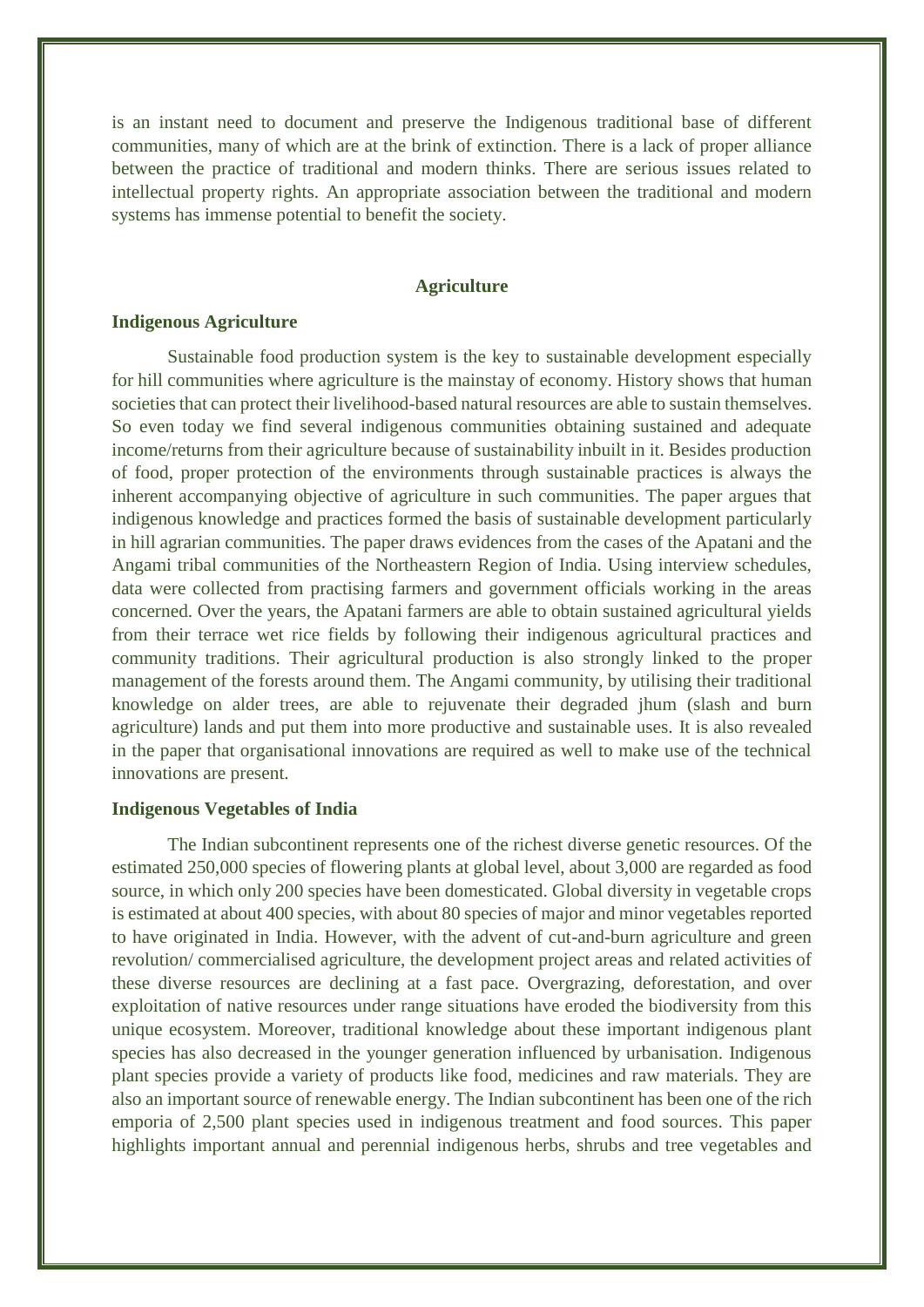their use in alleviating hunger, malnutrition and improving health, thereby making a difference in livelihoods.

## **Wellness and Health**

#### **Indigenous Systems of Medicines:**

**Ayurveda**: The doctrine of Ayurveda aims to keep structural and functional entities in a functional state of equilibrium, which signifies good health. Any imbalance due to internal and external factor causes disease and restoring equilibrium through various techniques, procedures, regimes, diet and medicine constitute treatment. The philosophy of Ayurveda is based on the theory of Pancha bhootas (five element theory) of which all the objects and living bodies are composed of.

**Siddha**: Siddha system of medicine emphasize that medical treatment is oriented not merely to disease, but also has to take into account the patient, environment, age, habits, physical condition. Siddha literature is in Tamil and it is largely practiced in Tamil speaking parts of India and abroad.

**Yoga and Naturopathy**: Yoga is a way of life, which has the potential for improvement of social and personal behavior, improvement of physical health by encouraging better circulation of oxygenated blood in the body, restraining sense organs and thereby inducing tranquility and serenity of mind. Naturopathy is also a way of life, with drugless treatment of diseases. The system is based on the ancient practice of application of simple laws of nature. The advocates of naturopathy focus on eating and living habits, adoption of purification measures, use of hydrotherapy, baths, massage etc.

## **Archaeology**

With the Indus Valley civilization and several subsequent empires and kingdoms, India is one of the World's archaeological gems. Be it ancient forts or some of the world's oldest universities, India has more than a thousand archaeological sites – many of which are accessible to travellers and tourists. Since ancient times the region has seen several cultures flourish due to the endless conquest of the region between various empires and kingdoms. These cultures have all brought different technological and architectural advances to the region.

#### **Fabric and Handlooms**

Handloom fabrics and handloom weavers form an integral part of the rich culture, heritage and tradition of India. Apart from providing one of the basic needs of human beings, along with a sizable contribution to GDP and export, this Industry provides direct and indirect employment to lakhs of people in the rural and urban areas. Handloom is one of the largest employment providers after agriculture in India. This sector provides employment to 43.31 lakh persons engaged on about 23.77 lakh handlooms, of which 10% are from scheduled castes, 18% belong to the scheduled tribes, and 45% belong to other backward classes. Production in the handloom sector recorded a figure of 7116 million sq. meters in the year 2013-14. During 2014-15, production in the handloom sector is reported to be 3547 million sq. Meters (April-September-2014).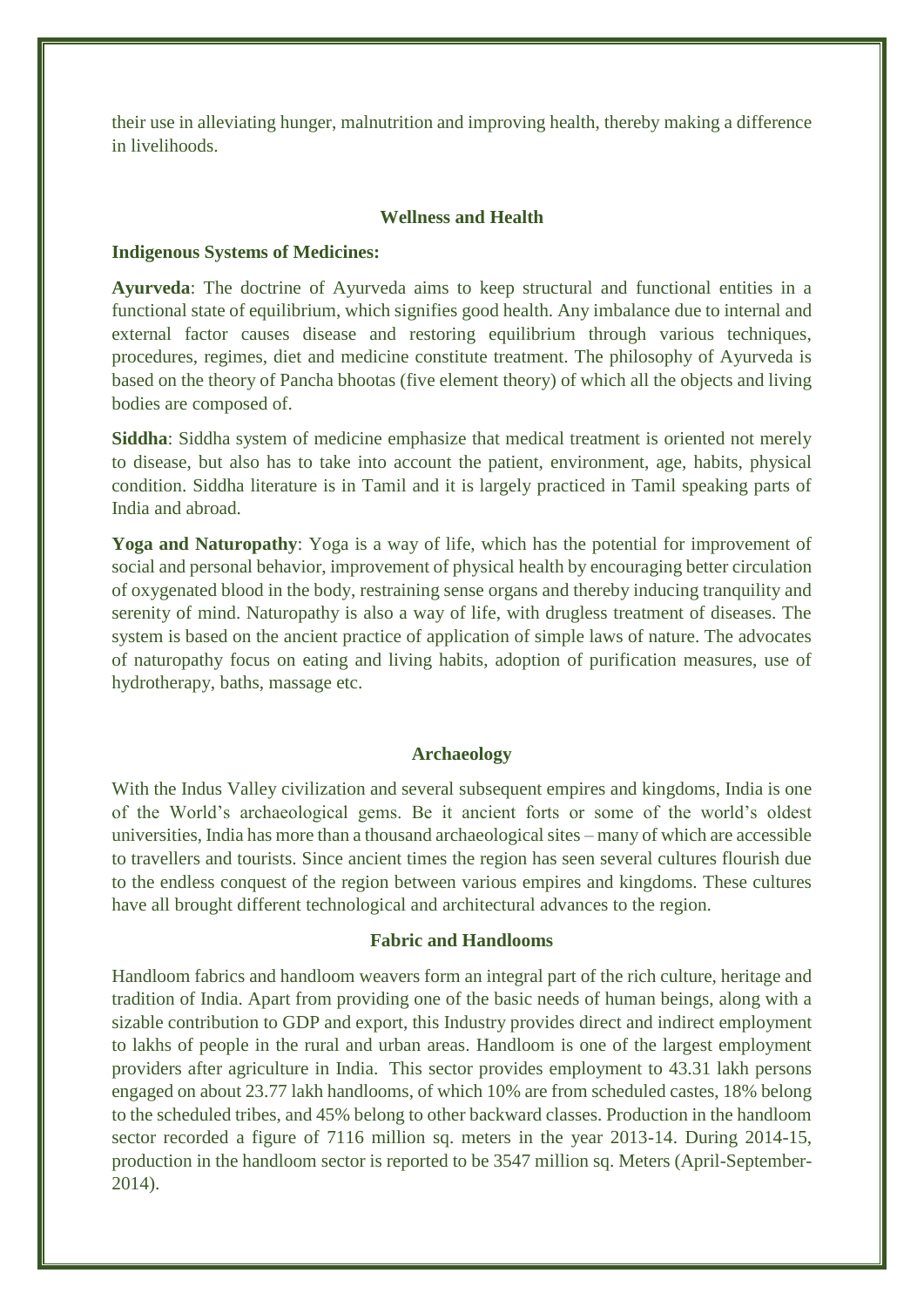This sector contributes nearby 15% of the cloth production in the country and also contributes to the export earning of the country. Ninety five percent of the world's hand woven fabric comes from India. It has been sustained by transferring skills from one generation to another. The strength of the sector lies in its uniqueness, flexibility of production, openness to innovations, adaptability to the suppliers' requirement and the wealth of its tradition.

## **Indigenous Knowledge and Cultural Diversity**

## **Indigenous Knowledge and Cultural Diversity**

Indigenous knowledge is the unique knowledge confined to a particular culture or society. It is also known as local knowledge, folk knowledge, people's knowledge, traditional wisdom or traditional science. This knowledge is generated and transmitted by communities, over time, in an effort to cope with their own agro-ecological and socio-economic environments (Fernandez, 1994). It is generated through a systematic process of observing local conditions, experimenting with solutions and readapting previously identified solutions to modified environmental, socio-economic and technological situations (Brouwers, 1993). Indigenous knowledge is passed from generation to generation, usually by word of mouth and cultural rituals, and has been the basis for agriculture, food preparation and conservation, health care, education, and the wide range of other activities that sustain a society and its environment in many parts of the world for many centuries.

The generation, adaptation and use of indigenous knowledge are greatly influenced by the culture. Economic, social, political and geographical contexts also contribute to generate indigenous knowledge, but to a lesser extent. Therefore, indigenous knowledge systems show great diversity not only among ethnic groups but among locations also. There are at least four ways to understand and compare the indigenous knowledge systems in different cultures.

- A different knowledge of similar things;
- A different knowledge of different things
- Different ways of organizing knowledge
	- And Different ways of preserving and transferring knowledge.

## **Indigenous Knowledge and Biological Diversity**

Biological diversity is now threatened by extinction. According to Quiroz (1996), biological diversity and cultural diversity are two sides of the same coin. Living diversity in nature corresponds to a living diversity of cultures. With cultural and environmental changes, both biodiversity and the indigenous knowledge systems vital to sustainability are being lost at an incredible rate. It is widely accepted that traditional farmers conserve the biodiversity as they are the practitioners of environmental processes designed to transform, manage and use the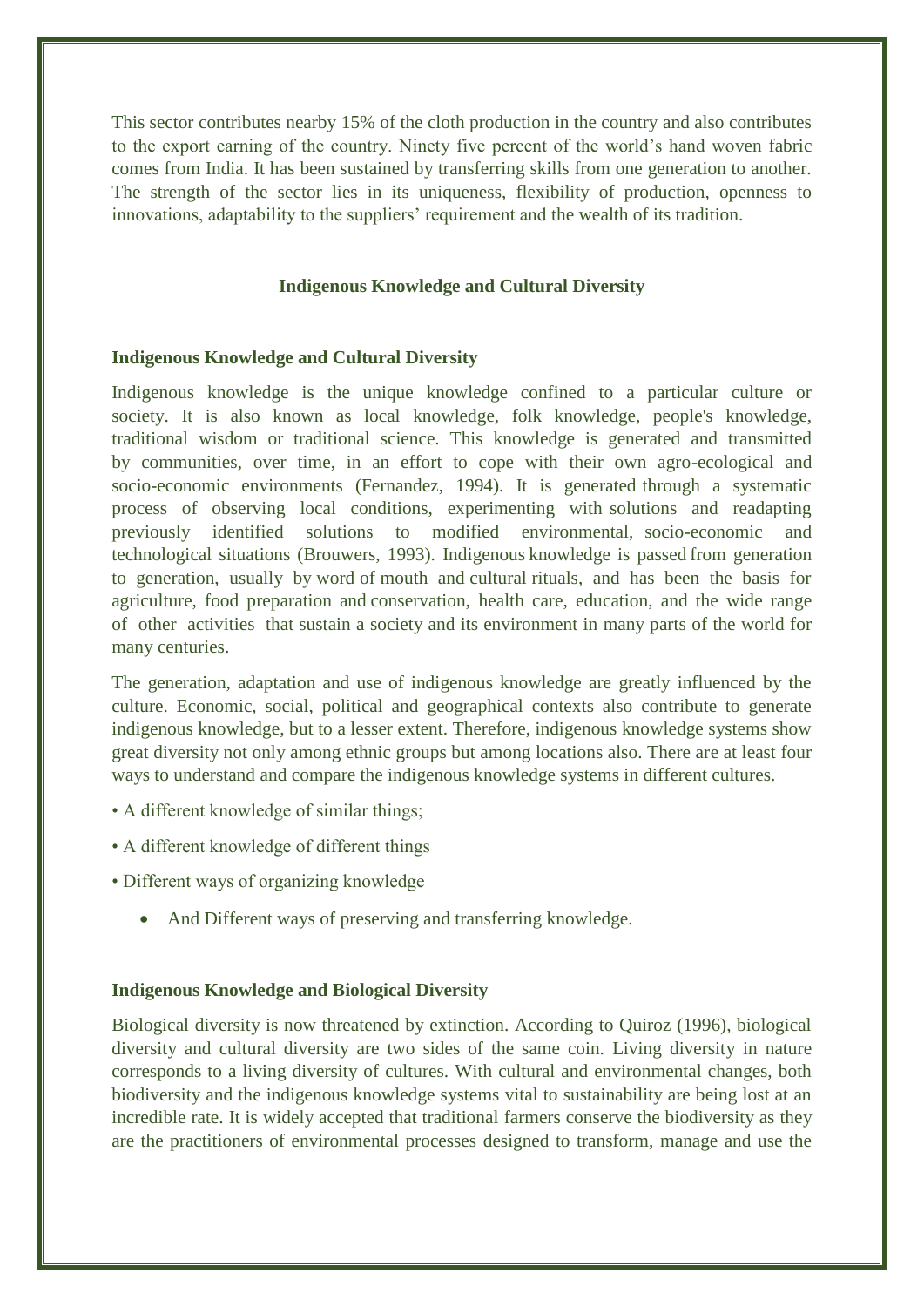nature. Therefore, the indigenous knowledge accumulated by these people constitutes a pool of techniques which are of great importance for long-term sustainability.

## **Use of Indigenous Knowledge in Sustainable Development Process**

All most all the development actors have now recognized the value of participatory approaches in decision making for sustainable development. Indigenous knowledge provides the basis for grassroots decision-making. It is recently found that the indigenous knowledge of ecological zones, natural resources, agriculture, aquaculture, forest and game management is far more sophisticated than previously assume. Furthermore, this knowledge offers new models for development that are both ecologically and socially sound. The value of indigenous knowledge is not only limited to agriculture, environment and biodiversity. It has an immense value in education, medicine etc. Indigenous medical practitioners tackle prevention as well as therapy, perceiving illness and healing holistically. Therapies often enhance healing by treating the whole being, rather than targeting specific symptoms, and trace the disease to the context of the person's life, rather than a bacteria or virus. Exploration of plant medicines (ethnopharmacology) has evolved over millennia to a current usage of some 20,000 species, which still form the major sources of medicine for the population of the majority of the world. Western science, in contrast, has fully studied only 1100 of Earth's 265,000 plants (of which some 40,000 have potential medical or nutritional value).

## **Indigenous Knowledge in India**

India is rich in biodiversity as well as cultural diversity. It also has a long history. There for India is very rich in indigenous knowledge. Some examples given here under:

# **1. Traditions of tribal people in management Collection and management of woods and non-wood products**

- Traditional ethics, norms and practices
- Traditional practices on protection, production and regeneration
- Cultivation of useful plants in cultural landscapes and agro forestry systems
- Creation and maintenance of traditional water harvesting systems

## **2. Biodiversity in sacred cliffs**

Cliffs are completely forgotten cultural landscape elements that support a variety of species of plants and animals in India

• Cliffs are undisturbed ancient woodlands, dominated by tiny, slow-growing and widely spaced trees

- Cliffs in Udaipur and Kota districts of Rajasthan and found that 50 cliffs in central India
- Many medicinal plants are cultivated by local people in India

# **3. Bhotiya community**

Around the Nanda Devi Biosphere Reserve in the Western Himalaya, the Bhotiya community.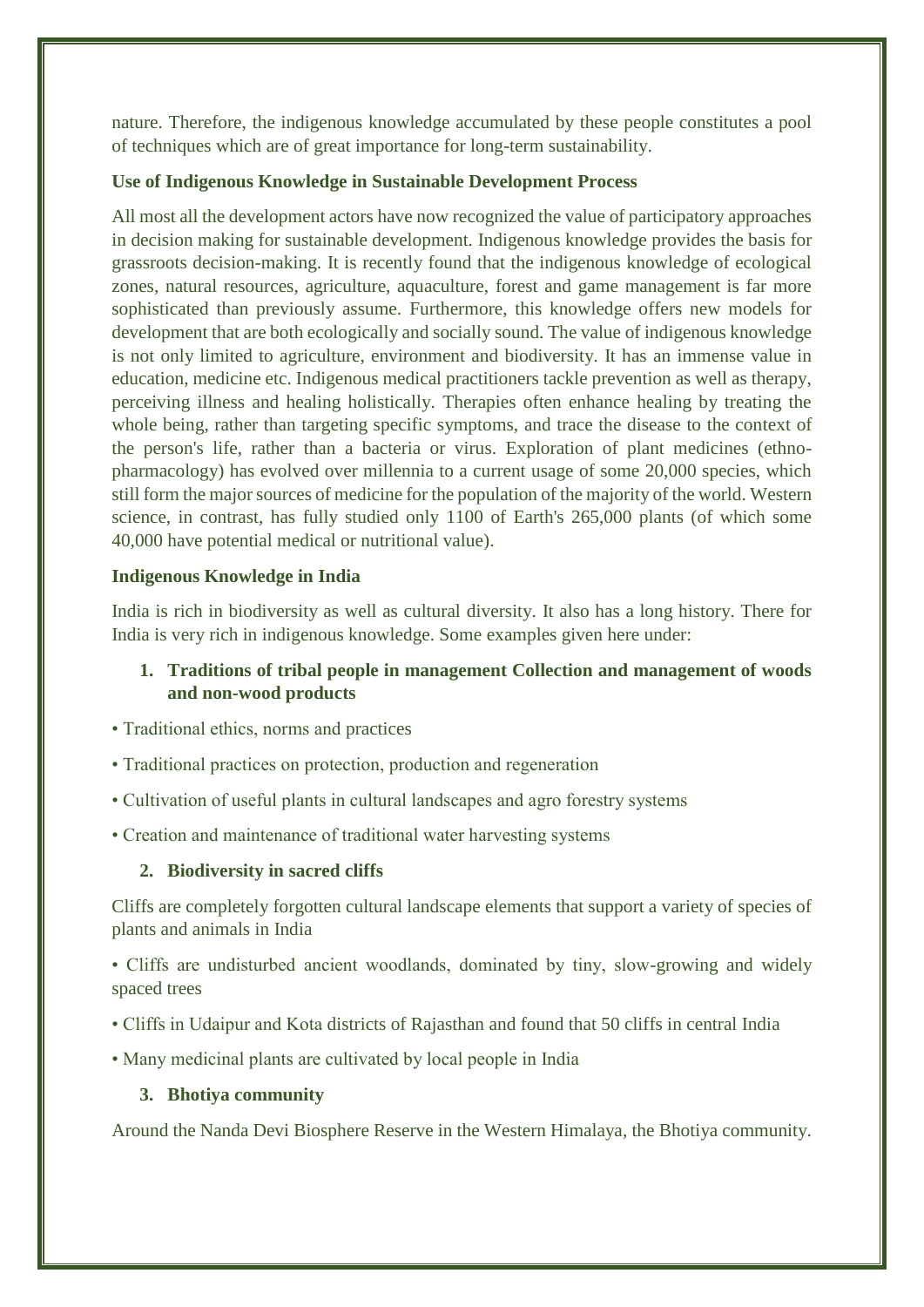• They cultivate medicinal plants on their agriculture fields of a total of 71 families, 90% cultivated medicinal plants on 78% of the total cultivated area (15.22 ha).

• Around 12 species of medicinal plants are under cultivation.

Among various medicinal plants, *Angelica glauca* and *Allium stracheyi* are narrow range endemic

• Allium stracheyi, Picrorhiza kurrooa and Nardostachys grandiflora have been recorded in Red data book of Indian plants

• The production of medicinal plants is found to be comparable with annual production of traditional crops

## **4. Tribal communities of Meghalaya-Khasis, Garos and Jaintias**

They have the tradition of environmental conservation based on various beliefs.

• Particular patches of forests are designated as sacred groves under customary law and are protected from any product extraction by the community

• Such forests are very high in biological diversity and has many endangered species including rare herbs and medicinal plants 79 sacred forest have identified and the floristic survey revealed that these groves consists of 514 species representing 340 genera and 131 families

• About 1.3% of total sacred grove area was undisturbed, 42.1% had relatively dense forest, 26.3% had sparse canopy cover and 30.0% had open forest.

• The species diversity indices were higher for the sacred grove than for the disturbed forests Indigenous peoples in INDIA

## **5. Badagas – originated fron Karnataka**

Irulas – Nilgiris**,** Kotas – Nilgiris**,** Paniyas – Nilgiris**,** Kurumbas – Nilgiris**,** Kattunayakan – Nilgiris**,** Todas – Ooty

## **a. Badagas**

Originated from Karnataka. Now they live in Kunoor, Kothagiri, Nilgiris. They are the major tribes in Tamil Nadu. They conserve forests and trees as their forefathers and they considered it sacred

They mainly use plants for all their diseases are *Ficus carica, Annona reticulate, Polygonum chinensis, Eleagnus kologa –* heart pain and fever*, Berberis tinctoria –* Jaundice, stomach, stomach ache*, Psidium guajava, Physalis minima –* Intestinal pain*, Celtis cinnamomnea –* cuts and wounds*, Rubus molucanus-* easy digestion, paralysis*,* also uses *Morus alba* for constipation, blood Purification

# **b. TODAS**

Toda people are a small pastoral community who live on the isolated Nilgiris plateau of Southern India. They traditionally trade dairy products with their Nilgiri neighbor people. The last decade both Toda society and culture have also become the focus of an international effort at culturally sensitive environmental restoration. The Toda lands are now a part of The Nilgiri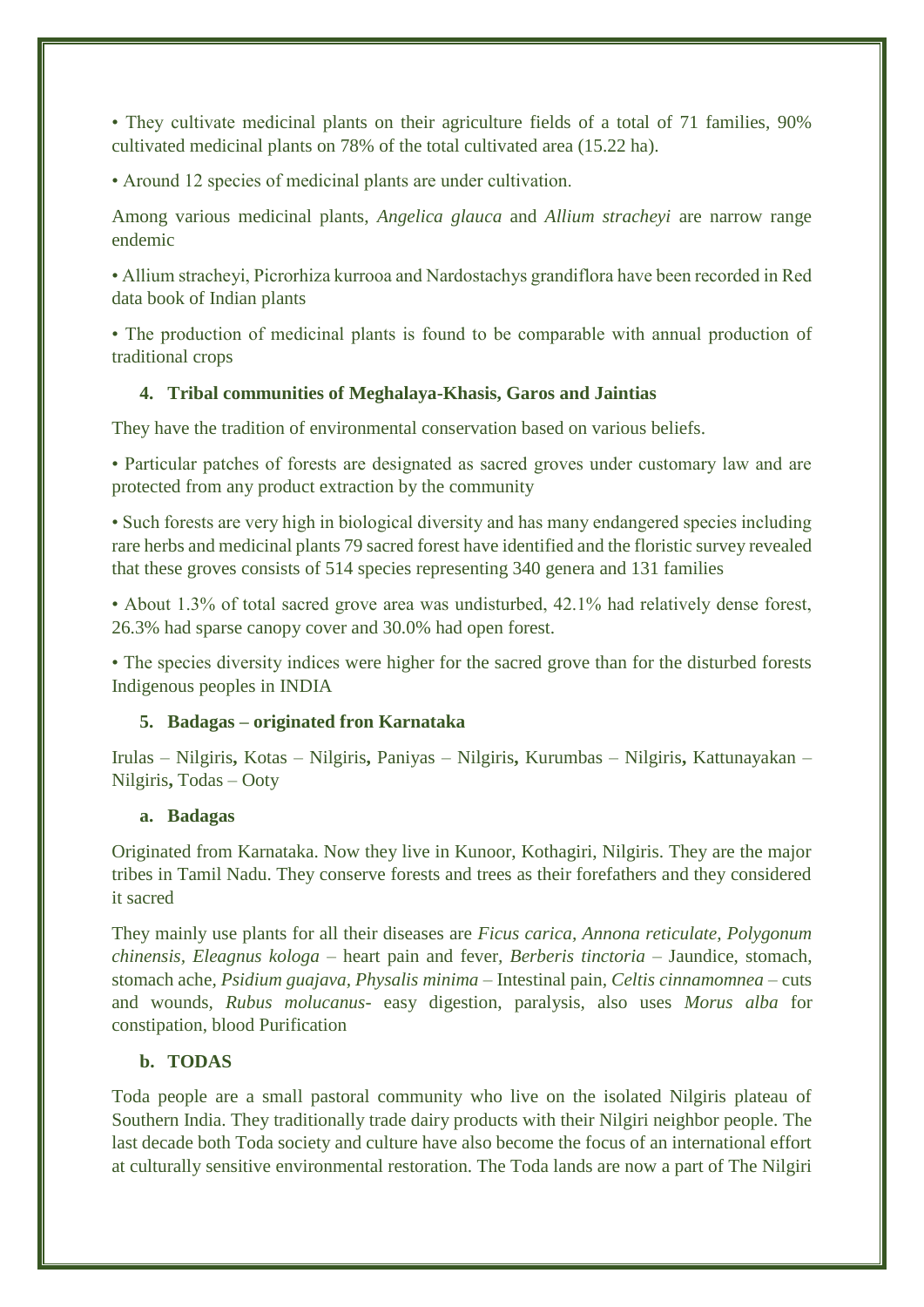Biosphere Reserve, a UNESCO-designated International Biosphere Reserve and is under consideration by the UNESCO World Heritage Committee for selection as a World Heritage centre. The Todas are vegetarians and do not eat meat, eggs which can hatch, or fishes

#### **Music**

The music of India includes multiple varieties of [classical music,](https://en.wikipedia.org/wiki/Indian_classical_music) [folk music,](https://en.wikipedia.org/wiki/Indian_folk_music) [filmi,](https://en.wikipedia.org/wiki/Filmi) [Indian](https://en.wikipedia.org/wiki/Indian_rock)  [rock,](https://en.wikipedia.org/wiki/Indian_rock) and [Indian pop.](https://en.wikipedia.org/wiki/Indian_pop) Indian pop and Indian rock are derived from western rock and roll. [India's](https://en.wikipedia.org/wiki/India) classical [music](https://en.wikipedia.org/wiki/Music) tradition, including [Hindustani music,](https://en.wikipedia.org/wiki/Hindustani_music) Bhartiya music and [Carnatic,](https://en.wikipedia.org/wiki/Carnatic_music) has a history spanning millennia and developed over several areas. Music in India began as an integral part of socio-religious life.

## **Art / Dance**

## **Cradle of Culture – Rediscovery of Wisdom of India**

## **Indian Classical Dance Forms**

- 1. Our identity is our culture and tradition! It defines us in the World...! It is not infrastructure or development of nation decides its identity but its culture and heritage is a key factor for to be recognized as better people and better nation. There are many countries more developed and smaller in size with good infrastructure, but India is known for its cultural heritage, diversity and 5,000 years of history. Culture is our asset. Culture is our identity. Wherever you go in India, every millimeter can be measured with culture. There is so much to see that even one life is not enough. There are monuments, history, continuing traditions, living cities and villages, crafts, music, food, language, costumes - what not? From Ladakh to Kanyakumari, we are a huge country, with so much variety and diversity. Something is waiting everywhere.
- 2. Excavations, inscriptions, chronicles, genealogies of kings and artists, literary sources, sculpture and painting of different periods provide extensive evidence on dance in India. Indian classical dance is an ancient heritage of more than 5000 years old. The portrayals of various forms of classical dances are still can be witnessed in dance postures all over the historical temples and monuments from all over the country. India is a land of rich cultural heritage, where music and dance have been interwoven with the social fabric. These forms portray human emotions, love and devotion, narrate stories from myths and are integral parts of the celebration of life.
- 3. Contemporary classical dance forms have evolved out of the musical play or sangeet-nataka performed from the  $12<sup>th</sup>$  century to the 19th century. The Indian classical dances have two basic aspects - Tandava (movement & rhythm) and Lasya (grace, bhava & rasa).
	- i. The three main components are Natya (the dramatic element of the dance i.e. the imitation of characters)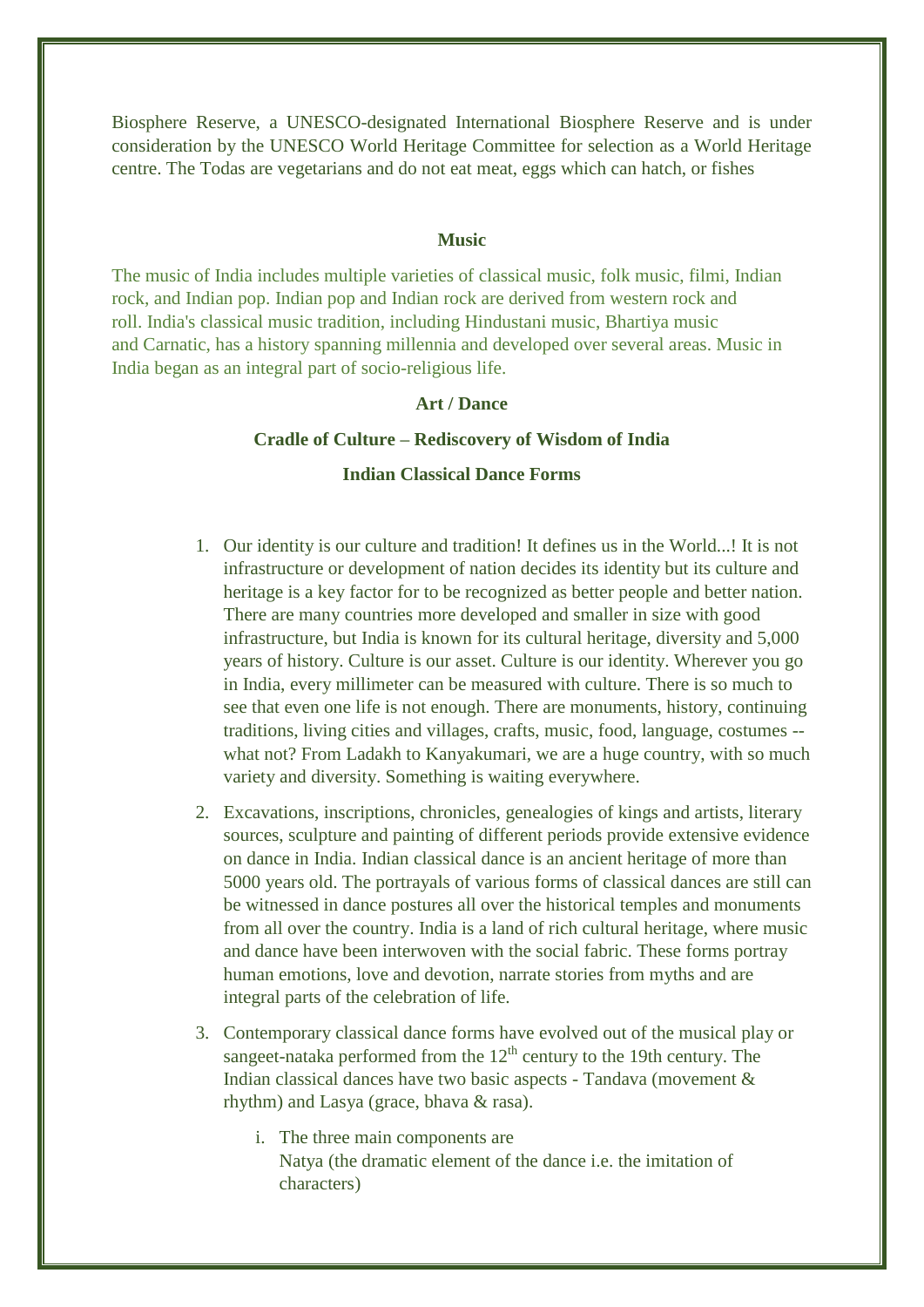- ii. Nritta (the dance movements in their basic form)
- iii. Nritya (expressional component i.e. mudras or gestures).
- 4. The nine rasas are Love, Heroism, Pathos, Humor, Anger, Fear, Disgust, Wonder and Peace. The Natya Shastra written by Bharat Muni is the most prominent source for the Indian aestheticians for establishing the characteristics of the dances. An Indian scripture 'Natya Shastra' is almost 2500 years old and probably the oldest surviving and guiding text on the subject, which leads to greater details about grammar and rules covering music, dance, makeup, stage design, virtually touching all dimensions of the stagecraft. Root elements of theory and practices of the various performance arts rooted in religious Hindu musical theater styles can be traced back to the Natya Shastra. Over the period, classical Indian dance forms are interpreted and performed by so many artists in different styles, which are associated with a rich set of body postures and gestures, a grammar, mythological stories and sculptural depictions.
- 5. There are eight recognized classical dances based on sources and regions. They are Bharatanatyam (Southern India), Kathak (Northern India), Kuchipudi (Andhra Pradesh), Odissi (Odisha, South Eastern India), Kathakali (Kerala), Sattriya (Assam, North-Eastern India), Manipuri (Manipur) and Mohiniyattam (Kerala). Each one of these dance forms is originated from different parts of our country with their gracefulness and beauty which impart happiness and joy to the audience. Among the above all, Bharatanatyam, Kathak and Odissi have reached to the different levels in Indian.
- 6. Bharatanatyam is one of the oldest existing classical dance forms of India, which originated in Tanjore, Tamil Nadu, a southern state of India. Bharatanatyam style is noted for its fixed upper torso, legs bent or keens flexed out combined with spectacular footwork, a sophisticated vocabulary of sign language based on gestures of hands, eyes and face muscles. Music and a singer accompany the dance. There are various dance pieces performed based on the mythological beliefs. This dance form improves balance, strength and gives elegance to the body and awareness about our culture.
- 7. The importance of intangible cultural heritage is not the cultural manifestation itself but rather the wealth of knowledge and skills that is transmitted through it from one generation to the next. The social and economic value of this transmission of knowledge is relevant for the youth of the nation as well as the world. On one hand, we say we need to celebrate diversity. On the other hand, we are giving birth to a single, monoculture. Villages are becoming towns, towns are becoming cities and cities are becoming metropolises. Migrants are assimilating into the new culture and losing their identity.
- 8. Yet, it is not surprising that these renowned classical dance forms are under threat by the contemporary western dance forms. No doubt that western dance form gives immense pleasure to the eyes. Now it is the need of the hour to relook into culture and heritage to find a way of living to endless joy and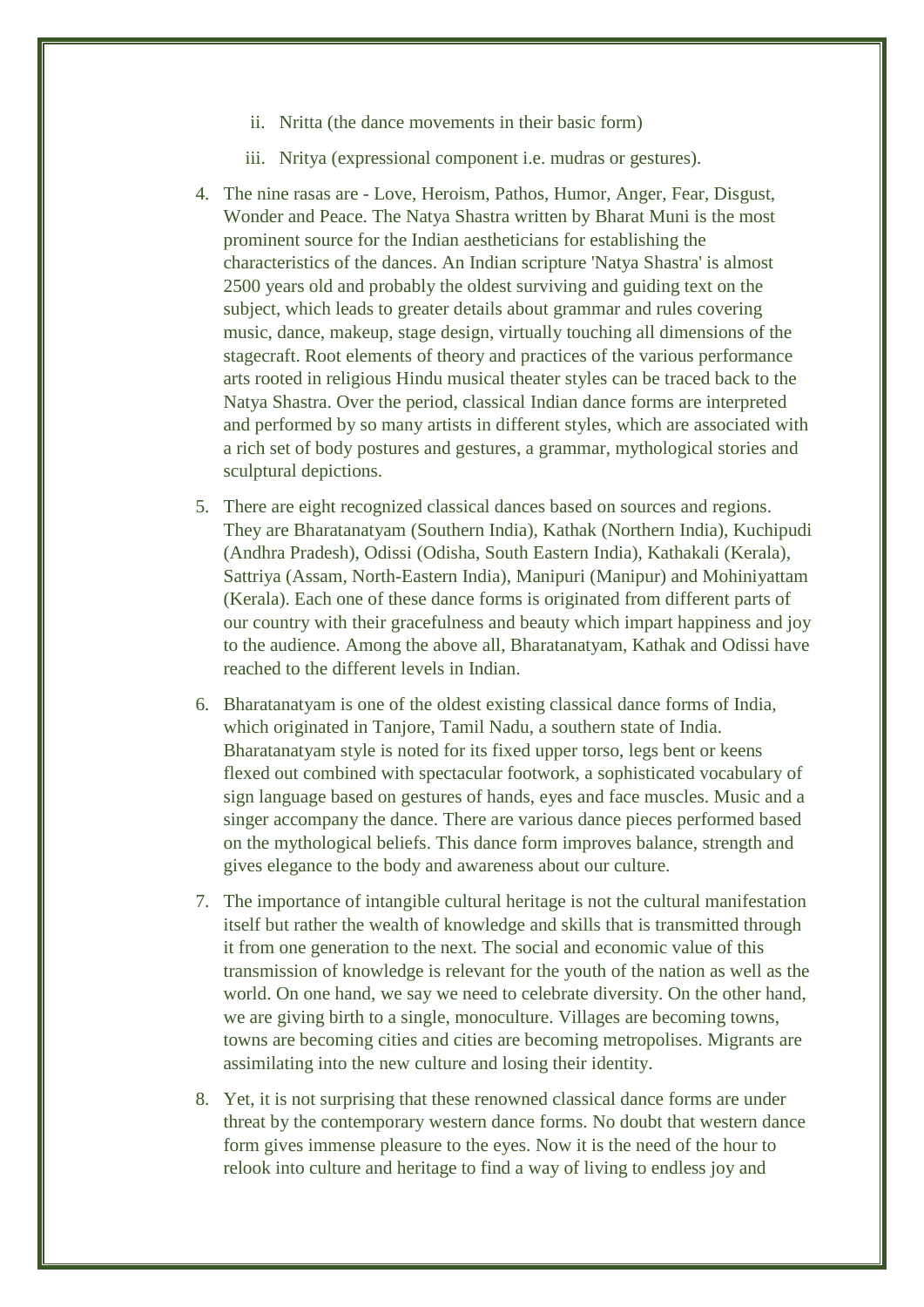satisfaction. Preservation of heritage and ensuring its accessibility to future generation to understand the importance of it for enhancement of richness in their lifestyle via digital multimedia technology. Advanced multimedia technology is giving new ways forward to spread the joy of living our culture and heritage.

9. BESTIU being the first innovative university in the country, we are happy to impart the same knowledge to students worldwide. Miss Soumya Chitnis, Assistant Professor of Agronomy in BESTIU is also a young, talented Bharatnatyam dancer. She is in to learning and practicing the Bharatanatyam from the past 20 years and runs dance school in her area, which is center of wisdom and knowledge about Indian culture to the young growing minds. People have witnessed her performances in more than 1000 dance programmes all over the country in her dance career, has won many awards like Natya mayuri and Karnataka ratna, and won the hearts of many people with huge appreciation by them. She also was a part of AKKA sammelana held at Chicago, USA in the year 2008. She teaches dance to our students as well as the outsiders. She has passed all the Bharatnatyam exams conducted by Akhila Bharatiya Gandharva Mahavidyalaya, Mumbai and Karnataka government. She is one of our capable faculty who is interested in academics and culture. Thrives hard to disseminate the joy of dance as means to celebrate the lifeSpecialized faculties of BESTIU along with institutional global partners of World Forum for Education will lead the professional webinars. The views and vision roadmap document will be generated as a guide to policy makers, institutions and partners.

Post the five part series, we shall launch the following for the benefit of all interested participants :-

Workshops – one day and two day with expert speakers and live demos (wherever applicable) on dance,music , cross cultural engagements , yoga , Ayurveda , traditional Agricultural practices ,Indigenous innovations in .

Courses – Courses leading to Certification, Diploma will be launched for a fee from Bharatiya Engineering Science and Technology Innovation University and their partners.

\*\*\*\*\*\*\*\*\*\*\*\*\*\*\*\*\*\*\*\*\*\*\*\*\*\*\*\*\*\*\*\*\*\*\*\*\*\*\*\*\*\*\*\*\*\*\*\*\*\*\*\*\*\*\*\*\*\*\*\*\*\*\*\*\*\*\*\*\*\*\*\*\*\*\*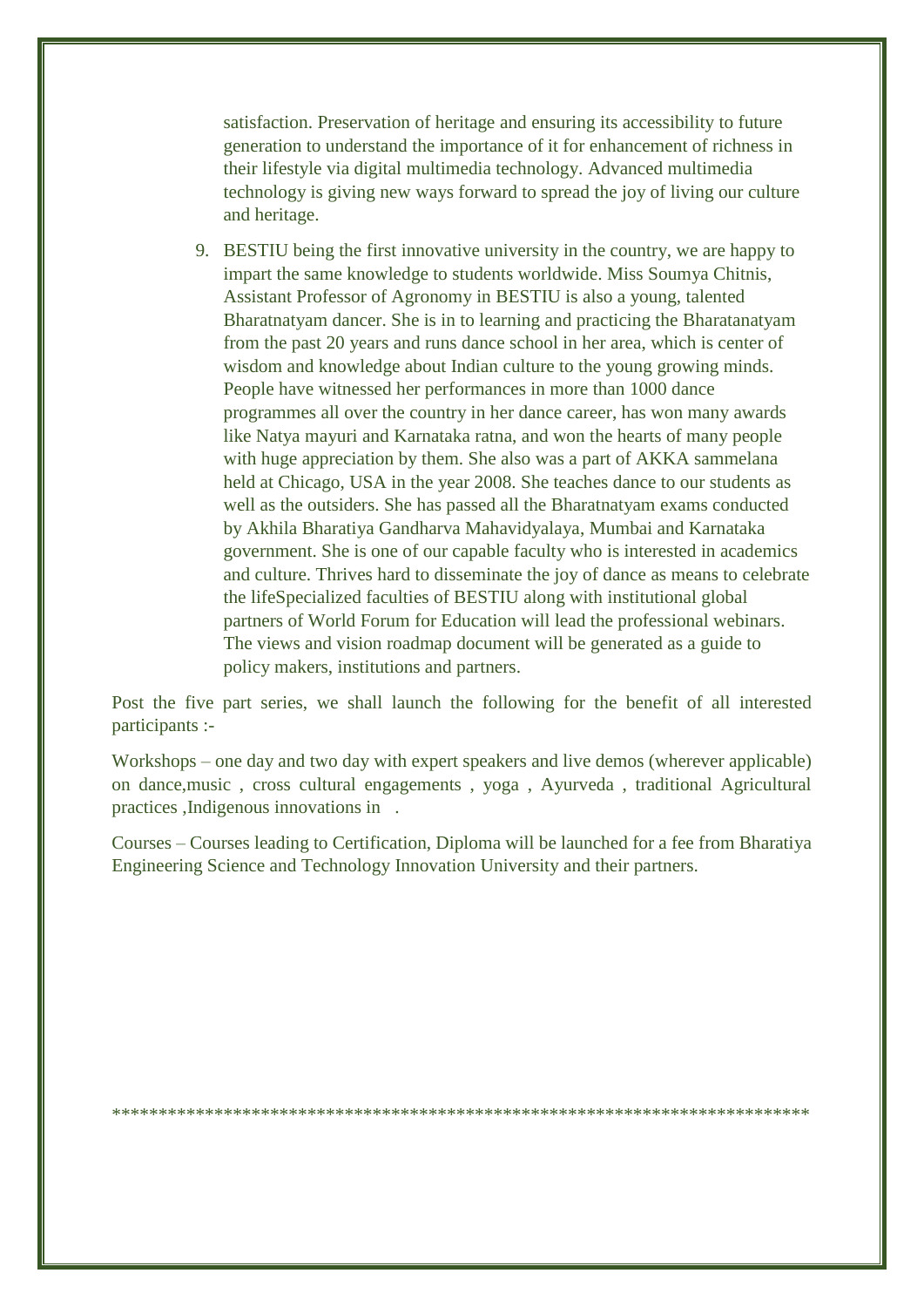## **Theme Three – Culinary**

## **Concept note on Paaka (Culinary) Shastra**

- 1. Food is the most important basic necessity of human life. It is not just a source of energy, should actually be a source of nutrition and medicine. Nutritious food plays a vital role in the promotion of health and disease prevention. At different stages of life, the constitution of the human body changes and it requires unique eating habits to sustain normal physiological functions.
- 2. Every civilization has its own unique cuisine and cooking styles, and so is the Indian Civilization. Indian cookery was significantly influenced by Ayurveda which emphasizes dietary regimen for both the healthy and the ill. Thus, Indian cooking is known for its medical properties. Our country is a home to a number of regional cuisines that showcase its culinary diversity. Ancient Indians knew about the importance of the food and its role in human life, this can be understood by reading old literatures. The Sanskrit sources of ancient India indicate their contribution in this field. One such source is Bhojanakutūhala authored by Raghunatha Ganesa Navahasta, a Maratha Brahmin. It is a typical Sanskrit work dealt with the principles of dietetics and culinary art. He mentioned about Paka Shastra, refers to the "science and art of cooking".
- 3. India is known as a land of taste and traditional foods, also unique in its own way. Indian cuisine varies from region to region. Traditionally, some states in India have their own unique dishes, which they often prepare during religious and social gatherings. Indian cuisine is meant to be eaten socially, in groups, until everyone is fully satisfied. You will be served all your courses at once on a plate of food called a thali. A thali is a large tray that is used to serve all the foods at once. Some foods are mild, sweet and some are spicy and hot. There are countless Indian traditional recipes, which varies from state to state.
- 4. Unfortunately, this rich heritage is slowly fading out without any records of it due to growing popularity of western food culture, urbanization, rising city population, hectic and busy lifestyle, fancy in taste and easy availability. Present generation are shifting their liking towards western food. There was no harm in having such type of food occasionally as a variation from the routine taste of the regular food. But, its regularity of consumption has started increasing and since about a decade. Western food had started becoming a part of eating outside the house. Now, slowly it has entered our kitchens and thus Chinese noodles, Italian pasta, Spanish pizza, etc. have become regular cooking items in many homes.
- 5. In order to maintain a healthy, balanced life, people need to go back to the traditional ways of eating and obtaining food that 's harmless to their bodies. During the pandemic situations like COVID-19, lot of importance was given to increase our immune system. The traditional recipes play a major role during such pandemic situation. The recipes like preparation of Khashayam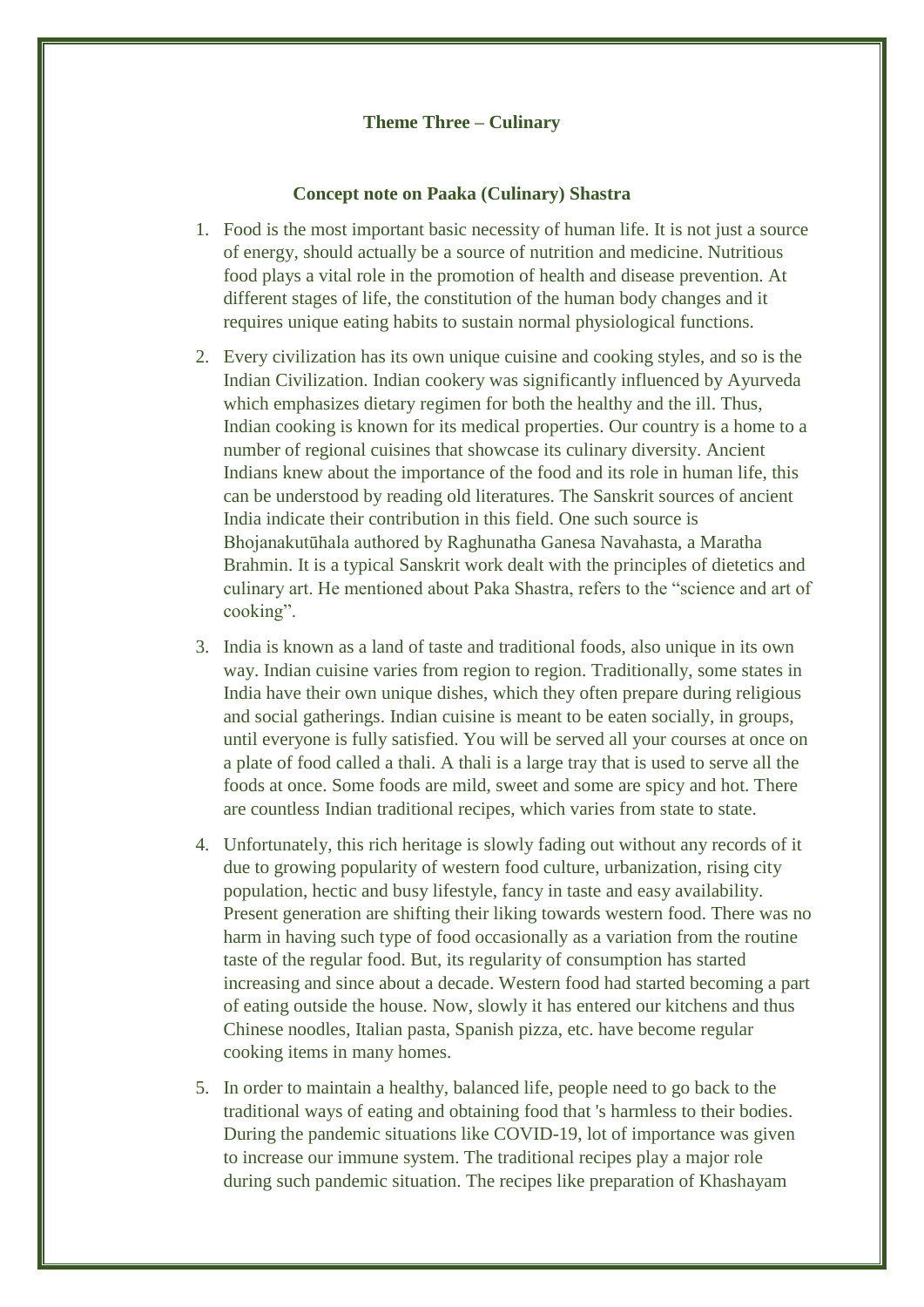with various spices are the age old recipes, which gained importance during these times. Like this there are lot recipes which have to brought back.

6. People speak lot about the conservation of biodiversity and many other natural resources, but there is also a need to conserve these traditional recipes. The old methods of food preparation and the combination of the ingredients is very unique, healthy, nutritious and also have medicinal values. The nutritional importance of traditional foods need to be recognized and popularized. The perception of the present generation is very important to promote nutritional education in youths. They should be taught about the importance of the traditional recipes.

#### **Indigenous Food Cultures**

With the Indigenous Food Cultures considerations in mind, Indigenous food cultures clearly provide a wide range of lessons that can be used to address poor health, environmental crisis and natural resources management.

Spirituality connects people to the food they consume. It is a popular belief among indigenous people that if, for example, a hunter catches game, the game—the body of a dead animal— is considered a sacrificial act, sacrificial because the living animal has made itself available. With this view, the act of catching game is not a result of the hunter's dexterity; it is the result of the animal sacrificing its life for the hunter, enabling him to feed himself and his family. Such belief mandate Indigenous people to accord great respect to the food they eat and be moderate in their consumption to show their respect for the lives of the animals slaughtered. This belief also encourages Indigenous communities to rely largely on traditional crops instead of animal flesh except the nomadic families who depend mainly on animal products.

Furthermore, Indigenous food cultures make use of every part of crop or animal that is harvested effectively. These food practices ensure that food wastage is reduced to the barest minimum. Food wastage is also restricted through cultural norms and values that forbid individuals from taking more than required at a time and emphasize the use of crop or animal by-products. For instance, in Indigenous animal husbandry, livestock are mainly fed with crop by-products while substantive foods are strictly reserved for human consumption. These practices provide some advantages: first, humans are saved from competition from farm animals for food which eventually help to ensure food sufficiency.

Restoring indigenous food sovereignty is essential to address severe food and nutritional security coupled public health challenges of contemporary communities .

However, challenges related to indigenous food sovereignty are extremely complex due to interlinkage of different cultural, ecological, social, political, and economic factors. Therefore, to address such complex indigenous food sovereignty issues, it is important to develop more sustainable and community oriented strategies based on systems approach by understanding ecological, cultural, social, and economic contexts of traditional foods of the country.